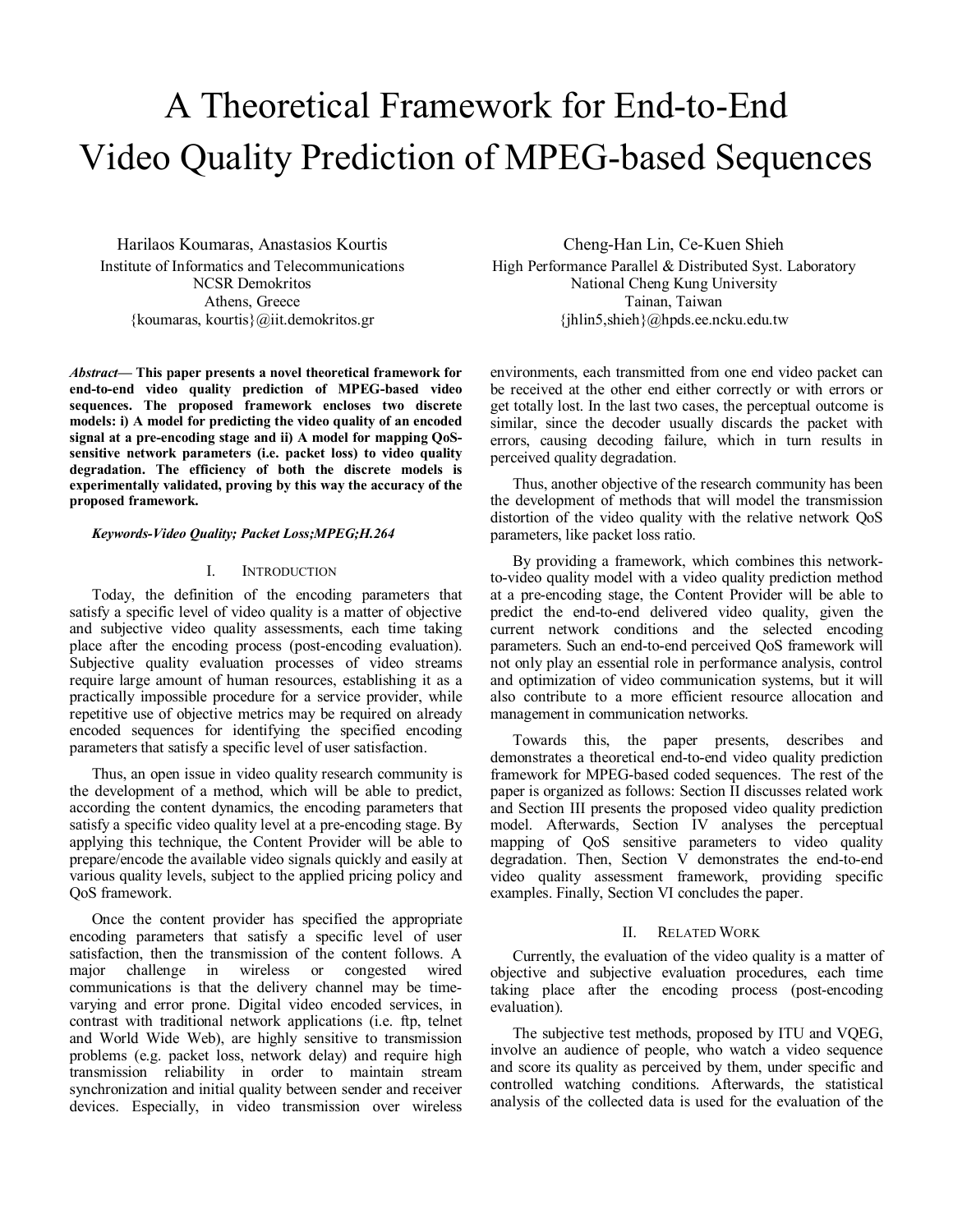perceived quality. Objective evaluation methods, on the other hand, can provide PQoS evaluation results faster than subjective ones, but require large amount of machine resources and sophisticated apparatus configurations.

The objective methods can be classified depending on the requirement of the original/undistorted signal in the evaluation process. Thus, we have Full Reference (FR) Methods [1-3], which require the undistorted source video sequence as a reference entity. Reduced Reference Methods, which use only partial extracted structural features from the original signal [4] and No Reference Methods, which do not require any reference video signal in the evaluation process [5]. Finally, the development of methods for predicting the video quality at a pre-encoding stage is still a research challenge, where only few research papers have been published in the field [6-8].

Regarding the mapping of the network QoS sensitive parameters (like delay, packet loss etc.) to perceived video quality, S. Kanumuri et al performed a very analytical statistical model of the packet-loss visual impact on the decoding video quality for MPEG-2 video sequences [9], specifying the various factors that affect perceived video quality and visibility (e.g. Maximum number of frames affected by the packet loss, on what frame type the packet loss occurs etc). Similarly, in [10] it is presented another transmission/distortion modeling for real-time video streaming over error-prone wireless networks. In this work, it is introduced a modeling of the impulse transmission distortion (i.e. the visual fading behavior of the transmission errors). However, the already proposed models are very codec and content specific, while they do not also provide any end-to-end video quality estimation, namely the degradation during the encoding process and the transmission/streaming procedure.

In this framework, this paper proposes a generic model for end-to-end video quality prediction which provides end-to-end video quality assessment, estimating the worst case degradation of the initial quality, regardless of the used video codec and the dynamics of the transmitted encoded sequence.

# III. MODELLING AND PREDICTING VIDEO QUALITY

In digital video encoding the Block Discrete Cosine Transformation (BDCT) is exploited, since it exhibits very good energy compaction and de-correlation properties. The DCT operates on a X block of NxN image samples or residual values after prediction and creates Y, which is a NxN block of coefficients. The advantage of the DCT transform is that it is possible to reconstruct quite satisfactorily the original image, applying the reverse DCT on a subset of the DCT coefficients, without taking under consideration the rest coefficients with insignificant magnitudes (see Figure 1). Thus, with cost of some video quality degradation, the original frame can be satisfactorily reconstructed with a reduced number of coefficient values.

In this framework, a FR perceived quality metric, which provides very reliable assessment of the video quality is the *SSIM* metric [1], [3]. The *SSIM* is a FR metric for measuring the structural similarity between two image/video sequences, exploiting the general principle that the main function of the human visual system is the extraction of structural information

from the viewing field. The concept of averaging the SSIM for the whole video duration can be exploited for deriving a single perceived quality measurement, which is more practical, especially for the service providers.



Figure 1. Sub-figure a is the source image, while b is reconstructed using only 1 DCT coefficient. Image c uses 4 coefficients out of the total 64 DCT Coefficients for each block (i.e. 8x8).

 For the experimental needs of this paper, five reference clips were used, which were transcoded from their original uncompressed format to ISO H.264 Baseline Profile, at various VBR bit rates (ranging from 50kbps up to 500kbps). For each corresponding bit rate, a different H.264 compliant file with CIF (Common Interface Format) resolution (352x288) was created. The frame rate was set at 25 frames per second (fps) during all the transcoding process.



Figure 2. The <PQoS><sub>SSIM</sub> vs. bit rate (kbps) curves for the test signals

Each H.264 video clip was then used as input in the *SSIM* estimation algorithm. From the resulting *SSIM* vs. time graph, the average <PQoS> value of each clip was calculated. This experimental procedure was repeated for each video clip in CIF resolution. The results of these experiments are depicted in Figure 2.

Thus, any <PQoS><sub>SSIM</sub> vs. bit rate curve can be successfully described by a logarithmic function of the general form

$$
\langle PQoS \rangle_{SSIM} = C_1 \ln(BitRate) + C_2 \tag{1}
$$

where  $C_1$  and  $C_2$  are constants strongly related to the spatial and temporal activity level of the content. Table I depicts the corresponding logarithmic functions for the test signals of Figure 2 along with their  $R^2$  factor, which denotes the fitting efficiency of the theoretical graph to the experimental one.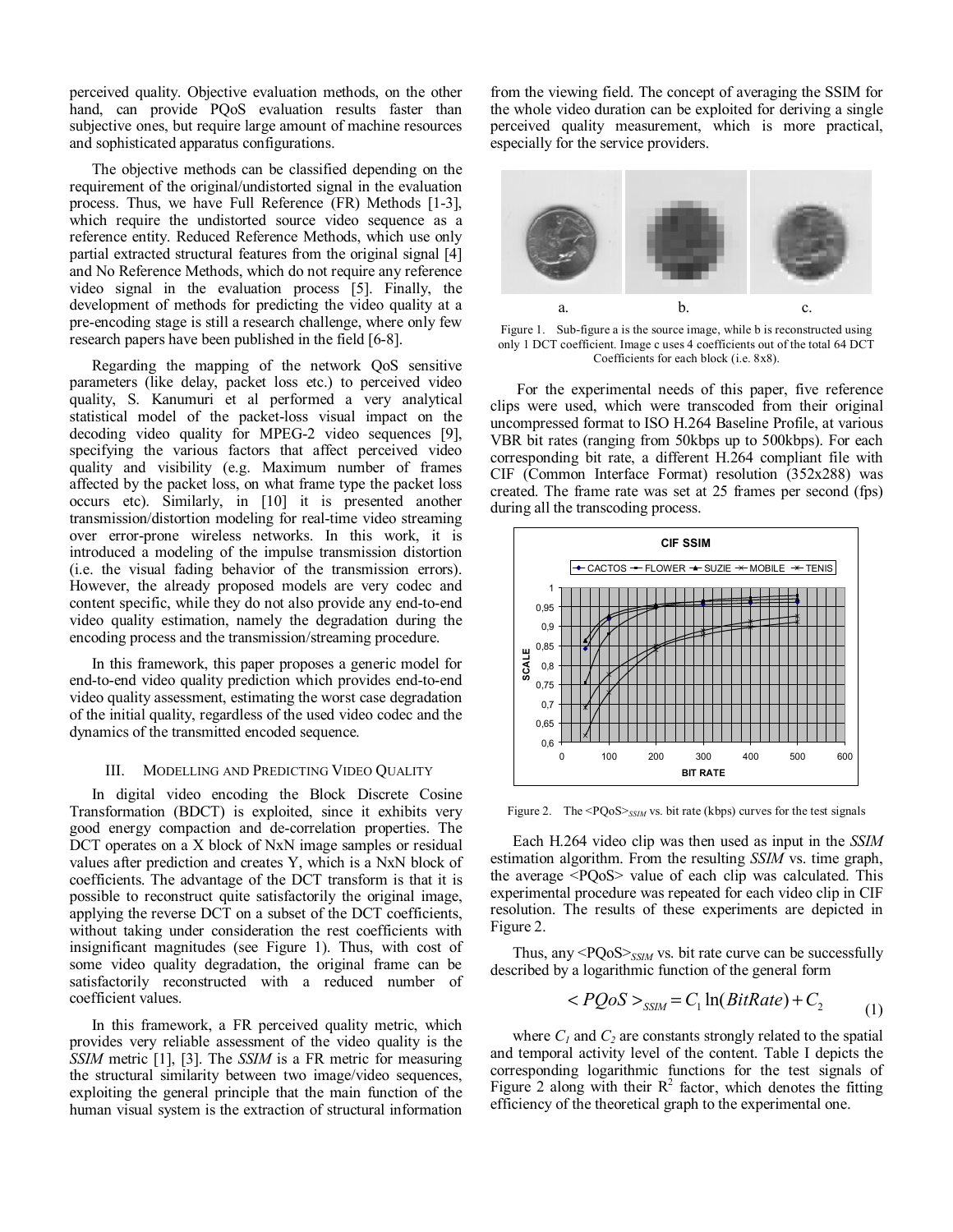Based on the aforementioned analysis, we can describe the derived <PQoS><sub>SSIM</sub> vs. bit rate curve of each test signal with N total frames, which is encoded at bit rate n from *BitRate*min to *BitRate*<sub>max</sub> as a set *C*, where each element  $F_n$  is a triplet, consisting the <PQoS>*SSIM* of the specific bit rate the constant  $C_1$  and  $C_2$ , which is derived by the analytical logarithmic expression of Table I:

$$
C_{S-T} \triangleq \{m : (\frac{1}{N} \sum_{i=1}^{N} SSIM(f_i), C_1, C_2)\} = F_n, n \in [BitRate_{min}, BitRate_{max}]\} (2)
$$

where the following notation has been followed:

-SSIM( ) is the function that calculates the perceived quality of each frame according to the SSIM metric

-N the total number of frames *fi* that consist the movie m

Thus, deriving the sets  $C_n$  for various contents, ranging from static to very high spatial and temporal ones, we define a reference hyper-set  $RS$ , containing various  $C_n$  sets for specific spatiotemporal levels can be deduced:

$$
RS = \{C_{S-T_{Low}}, ..., C_{S-T_{High}}\}\tag{3}
$$

TABLE I

| FITTING PARAMETERS AND R <sup>2</sup> FOR THE TEST SIGNALS |                       |        |
|------------------------------------------------------------|-----------------------|--------|
| <b>Test Signal</b>                                         | Logarithmic Function  |        |
| Cactos                                                     | $0.0490\ln(x)+0.6719$ | 0.8593 |
| Mobile&Calendar                                            | $0.1295\ln(x)+0.1274$ | 0.9759 |
| Flower Garden                                              | $0.0947\ln(x)+0.4163$ | 0.9979 |
| Table Tennis                                               | $0.1033\ln(x)+0.2940$ | 0.9938 |
| Suzie                                                      | $0.0443\ln(x)+0.7075$ | 0.8901 |

For clarity reasons, an example follows: Consider a nonreference video clip of duration 25 seconds was encoded in H.264/CIF at 100 kbps. Then, the resulted instant *SSIM* curve for this clip was used to estimate the average *SSIM* value, which was estimated equal to 0.8. Afterwards, using this value as input in ADV, we define that the  $C_{S-T}$ , which contains the triplet element at 100kbps that minimizes the ADV belongs to Table Tennis reference clip. Thus, the equation that better describes the variation of the <PQoS>*SSIM* vs. the bit rate is  $\langle PQoS \rangle_{SSIM}$  = 0.1033ln(x)+0.2940. Thus, if the Content Provider wishes to offer this video clip at qualities 0.70, 0.80 and 0.90, then by using the above equation is able to estimate the corresponding bit rates in a pre-encoding process.

### IV. MODELING PACKET LOSS IMPACT ON VIDEO QUALITY

From the hierarchical structure of MPEG encoding [11], each video frame may be classified as directly or indirectly undecoded. A directly undecoded frame is caused by a loss of packets, which are necessary for the decoding process of the specific frame. On the other hand, an indirectly undecoded video frame is considered when this frame depends on a directly undecoded frame. For simplicity, we do not consider any error concealment method in this paper, setting the Decoded Threshold (DT) [11] to 1.0. Therefore, our analysis provides the worst-case boundary of video quality degradation due to errors in transmission, since one packet loss leads to an undecoded frame.

In this paper for the video quality assessment we adopt a modified version of the Decoded Frame Rate (Q) metric [12] for video streams transmitted over packet-switched networks. Thus, the main modification is the use of the packet loss rate instead of the frame loss rate. The value of Q lies between 0 and 1.0, where 1.0 denotes no quality degradation and 0 is the worst theoretical case. The Q is defined as follows:

$$
Q = \frac{Ndec}{(Ntotal - I + Ntotal - P + Ntotal - B)}
$$
(4)

where  $N_{dec-l}$ ,  $N_{dec-l}$ , and  $N_{dec-l}$  is the total number of each type of frames and  $N_{dec}$  is the summation of the successfully decoded frames in the video flow.

Based on the probability theory, we next calculate for each frame type (i.e. I, P and B) the probability to be successfully decoded, considering a  $p$  packet loss rate,  $C_I C_P C_B$  as the mean number of packets to transport the data of each frame type and *N<sub>GOP</sub>* the total number of GOPs in the video flow.

Regarding I frames in a GOP, they are successfully decoded only if all the packets that belong to an I frame received intact. Therefore, the probability that an I frame is decodable is  $S(I) = (1 - p)^{C_1}$ . Consequently, the expected number of correctly decoded I frames for the whole sequence is

$$
N_{\text{dec-I}} = (1 - p)^{C_1} * N_{\text{GOP}} \tag{5}
$$

A P frame is decodable only if the preceding I or P frames have been successfully decoded and all the P packets of this frame have also successfully received. In a GOP, there are  $N_p$  P frames, and the probability of the P frame to be decodable is

$$
S(P_1) = (1 - p)^{C_1} * (1 - p)^{C_p} = (1 - p)^{C_1 + C_p}
$$
  
\n
$$
S(P_2) = (1 - p)^{C_1} * (1 - p)^{C_p} * (1 - p)^{C_p} = (1 - p)^{C_1 + 2C_p}
$$
  
\n........  
\n
$$
S(P_{N_p}) = (1 - p)^{C_1} * (1 - p)^{N_p * C_p} = (1 - p)^{C_1 + N_p * C_p}
$$
 (6)

Thus, the expected number of correctly decoded P frames for the whole sequence is

$$
N_{\text{dec-P}} = (1 - p)^{C_1} * \sum_{j=1}^{N_P} (1 - p)^{jC_p} * N_{\text{GOP}} \qquad (7)
$$

Finally, the B frames in a GOP are decodable only if the preceding and succeeding I or P frames are both successfully decoded and all the B packets have successfully received. As consecutive B frames have the same dependency throughout the GOP structure, we consider the consecutive B frames as a B group. Especially, the last B frame in a GOP is encoded from the preceding P frame and succeeding I frame, so that it is influenced in the two I frames. In a GOP, the probability of the B frame to be decodable is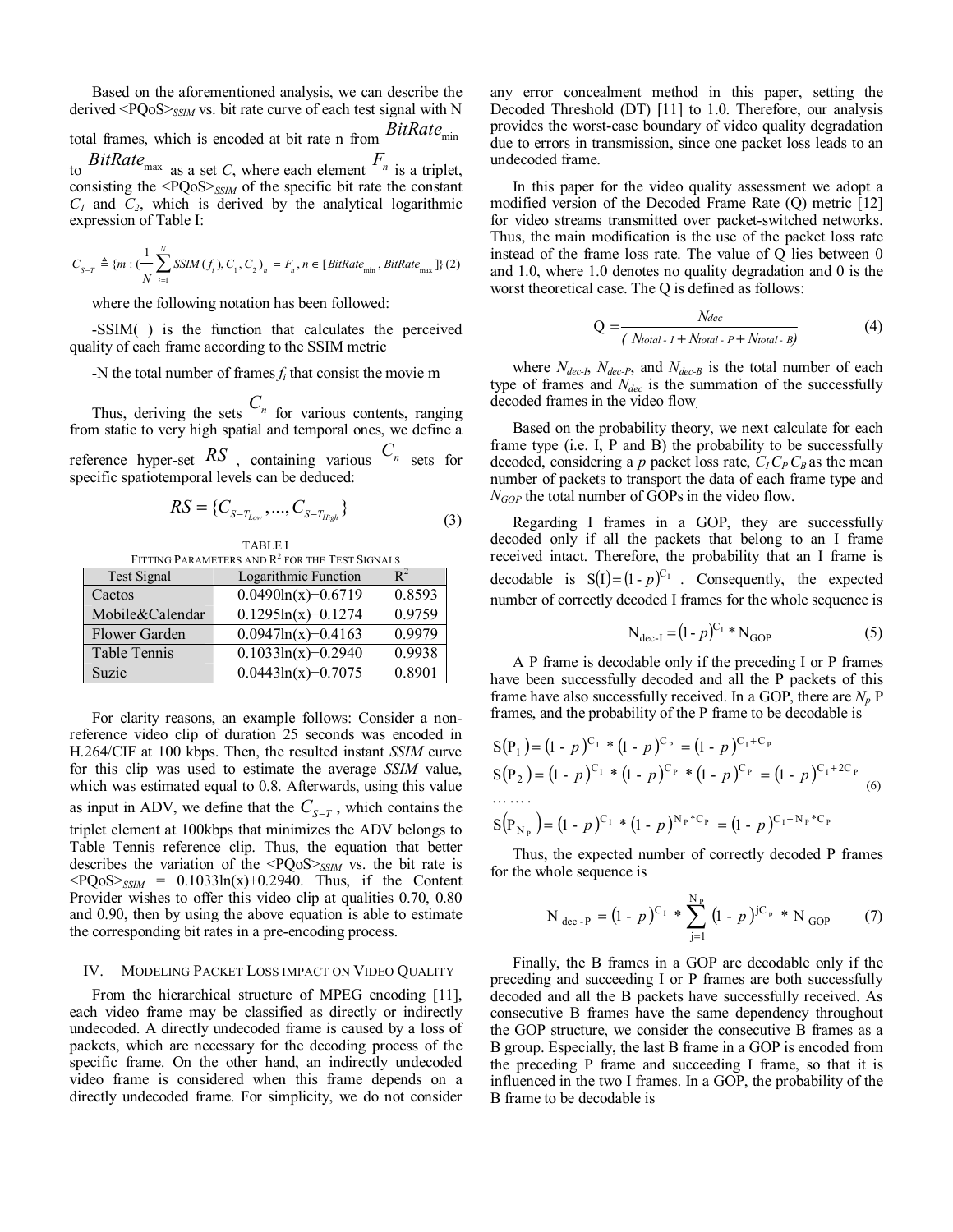$$
S(B_1) = (1 - p)^{C_1} * (1 - p)^{C_p} * (1 - p)^{C_B}
$$
  
\n
$$
S(B_2) = (1 - p)^{C_1} * (1 - p)^{2C_p} * (1 - p)^{C_B}
$$
  
\n
$$
\dots
$$
  
\n
$$
S\left(B_{\frac{N}{M}-1}\right) = (1 - p)^{C_1} * (1 - p)^{\left(\frac{N}{M}-1\right) * C_p} * (1 - p)^{C_B}
$$
  
\n
$$
S\left(B_{\frac{N}{M}}\right) = (1 - p)^{2C_1} * (1 - p)^{\left(\frac{N}{M}-1\right) * C_p} * (1 - p)^{C_B}
$$

Where N defines the GOP length (i.e. the number of frames of each GOP) and the M-1 is the number of B frames between I-P or P-P frames. Thus, the expected number of correctly decoded B frames for the whole video is

$$
N_{\text{dec-B}} = (M-1)^* \sum_{j=1}^{N} S(B_j) * N_{\text{GOP}} \tag{9}
$$
\n
$$
= \left[ (M-1)^* (1-p)^{C_1} * \sum_{j=1}^{N_p} (1-p)^{C_2} * (1-p)^{C_3} + (M-1)^* (1-p)^{2C_1} * (M-1)^{N_{\text{FC}}} * (1-p)^{C_3} \right] * N_{\text{GOP}} \tag{9}
$$
\n
$$
= \left[ (1-p)^{C_1 + N_{\text{FC}}r} + \sum_{j=1}^{N_p} (1-p)^{C_2} * (1-p)^{C_3} \right] * (M-1)^* (1-p)^{C_1 + C_3} * N_{\text{GOP}} \tag{9}
$$

In order to check experimentally the validity of the proposed model, the following procedure was performed: A video trace of the movie "*Aladdin*" was selected, which contains 89998 frames, and is encoded with MPEG-4 at 440kbps. This trace can be found online at [13]. Based on the selected encoding parameters, the video statistics are 7500 I frames, 22500 P frames and 59998 B frames with GOP structure IBBPBBPBBPBB  $(N=12, M=3)$ . In order to perform the evaluation, we used the randomly uniform model (see Figure 3), which provides uniformly distributed losses with the mean loss rate (*p*) and corresponds to the worst case packet loss scenario, given that we have considered DT equal to 1.0.



Figure 3. The randomly uniform packet loss scheme

We examined the packet loss rates from 2% up to 20% with step 2%. Furthermore, we assumed that the maximum transmitting packet size is 1000 bytes. The experiments were simulated on NS-2 [14]. The simulation topology was the same as in [11]. The results of this procedure are depicted on Figure 4, which shows the video quality degradation for various packet loss rates.



Figure 4. The effect of the packet loss models on the delivered video quality

As it can be observed, there is a significant good match between the theoretically expected video quality degradation and the corresponding experimentally derived, proving the validity of the proposed theoretical framework.

## V. THE PROPOSED END-TO-END FRAMEWORK

Based on the aforementioned theoretical frameworks of video quality prediction at a pre-encoding stage and packet loss modelling, this section demonstrates an end-to-end video quality prediction model, which is based on the combination of the two frameworks.

Consider that a hypothetical Content Provider, which want to stream over the network a music video clip at various quality levels. We consider that the Content Provider possesses the reference hyper set  $RS$ , containing  $C_n$  sets from the test signals of Table I. Initially, the video clip is encoded at MPEG-4/CIF 100 kbps. Then, the resulted encoded clip is used as input to the *SSIM* algorithm and the resulted instant *SSIM* curve is used for the estimation of the <*SSIM*> value, which was estimated equal to 0.8. Afterwards, using this value as input in ADV, we define the  $C_{S-T}$ , which contains the triplet element that minimizes the ADV. For the derived <*SSIM*> value, the optimal  $C_{S-T}$  set belongs to Table Tennis reference clip.

Thus, the equation that describes better the variation of the <PQoS>*SSIM* vs. the bit rate is

$$
\langle PQoS \rangle_{SSIM} = 0.1033ln(x) + 0.2940
$$

So, the Content Provider is now able to identify the bit rates that correspond to various quality levels (e.g. 0.70, 0.80 and 0.90), by simply using the above equation.

TABLE II PREDICTED BIT RATE VALUES FOR SPECIFIC QUALITY LEVELS

| $<$ PQoS $>$ <sub>SSIM</sub> | BR (Kbps) |
|------------------------------|-----------|
|                              | 50.12     |
| 08                           | 124.60    |
| በ ዐ                          | 309.79    |